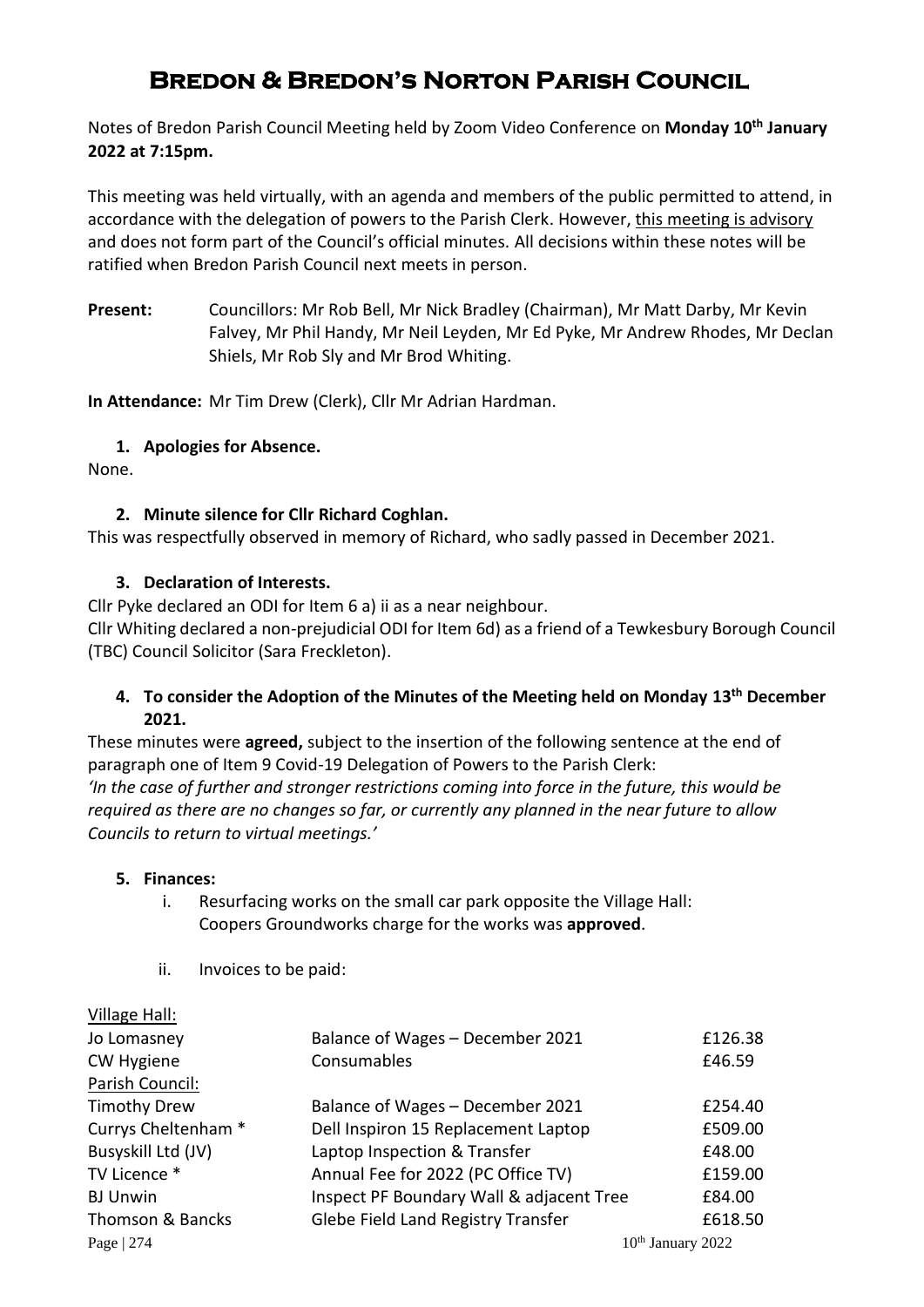| Thomas Spry                | Maintenance at Various Locations around Parish | £675.00  |
|----------------------------|------------------------------------------------|----------|
| <b>Thomas Spry</b>         | Maintenance of three Car Parks                 | £775.00  |
| Thomas Spry                | Hedge Cutting - Adjacent to Play Area          | £100.00  |
| <b>Coopers Groundworks</b> | Resurfacing of Small Car Park opposite VH      | £1176.00 |
| Wychavon                   | Annual Charge - Cotswold Close Dog Bin         | £93.11   |

All payments above were **agreed**.

iii. To approve the Financial Report.

The December 2021 bank statements and cash book were **approved**. It was noted that Wychavon were still determining business support payments which could apply to the Village Hall.

# **6. Planning:**

- a) For Approval:
	- i. 21/02711/HP Apple Court, Old Mansion Drive, Bredon, GL20 7JZ *Erection of first floor extension, conversion of existing garage to granny annexe, erection of garage.*

**No objection but seek a condition that the building is subservient to the main property, so it is not able to be used for any other purpose or sold independently of the main property.**

ii. 21/02909/HP Windermere, Cheltenham Road, Kinsham, GL20 8HP *Erection of porch, two storey extension including balcony to rear and detached garage.*

**No objection but request that the Planning Officer give consideration to the impact a balcony would have on the private amenity space of neighbouring properties.**

The parish council's comments above were **agreed.**

- b) Appeal:
	- i. 21/00279/PIP Yew Tree Cottage, Lower Lane, Kinsham, GL20 8HT. *Permission in principle for 1 dwelling.*
- c) Approved:
	- i. 21/00990/LB Old Croft Farmhouse, Rectory Lane, Bredon's Hardwick, GL20 7EE
	- ii. 21/02508/ADV Royal Oak Inn, Main Road, Bredon, GL20 7LW
	- iii. 21/02539/LB Royal Oak Inn, Main Road, Bredon, GL20 7LW
	- iv. 21/02151/LB Priors Garden, Dock Lane, Bredon, GL20 7LG
- d) Other Planning Matters.

Cllr Whiting left the meeting for this item.

The judgement from Justice Lane, into our claim for a Judicial Review of the Ashchurch Bridge over Railway (ABoR) decision, was rejected on all three counts.

Our legal team are of the firm belief that the Judge, whose speciality is Immigration Law, has erred in planning law and they are submitting a request to him to appeal. It is expected that this will be rejected although this is part of the formal process necessary to appeal. Assuming any appeal is rejected, then the process goes to the Appeals Court for a decision as to whether we have an arguable case or not. Any appeal needs to be submitted by  $17<sup>th</sup>$  January 2022. Indications of the costs and liabilities associated were also reviewed.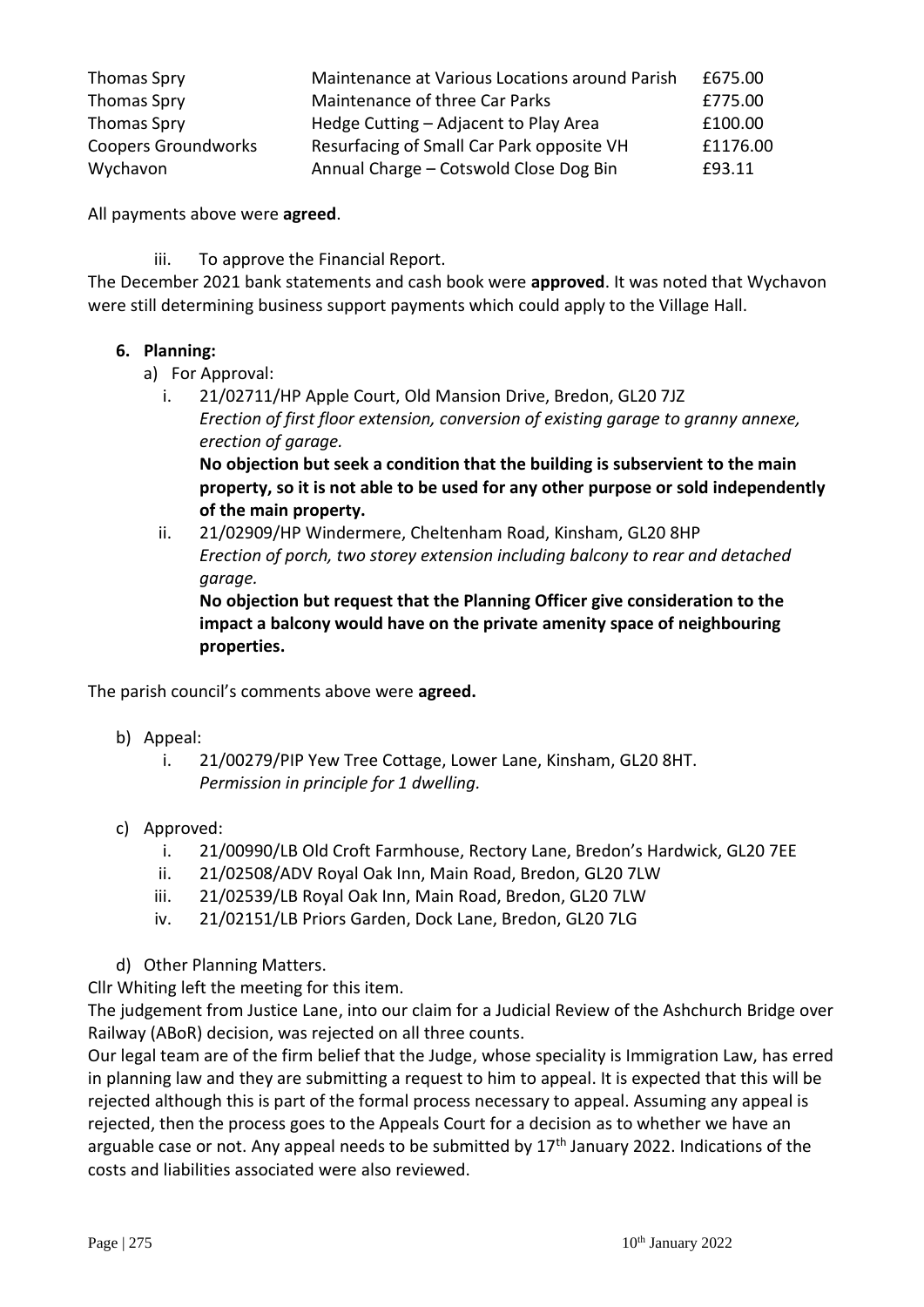After discussion, it was **agreed** that Bredon Parish Council would proceed and share costs to get to the permission stage of an appeal, on condition the other two parish councils (Ashchurch Rural and Northway) were also involved and Ashchurch Rural reinstate their crowdfunding initiative. It is now likely that the Land at Mitton Bank will go before the Wychavon Planning Committee in February 2022.

# **7. Planning Committee - Terms of Reference.**

Cllr Handy has resigned from the Planning Committee and was thanked for his contribution and work over a long period.

The Terms of Reference revisions, debated in December 2021, were reviewed by the Planning Committee and had been circulated to Councillors. After further discussion with no consensus, it was **agreed** that the Planning Committee would be disbanded, and all planning applications would be referred to the full parish council for a decision. This would mean that in some months and in order to meet the usual 21-day consultation response period, extraordinary meetings for planning would need to be called.

# **8. Co-option of Councillors onto the Planning Committee.**

This was void due to the decision made in Item 7 above.

# **9. Westmancote Issues for Worcestershire (WCC) Highways.**

Westmancote resident, Mr Jim Jones, had corresponded with WCC Highways on several local issues, including gullies, salt, hedgerows ditch pipework and dog bins. Some had been satisfactorily resolved or were under review. Cllr Rhodes will provide the Clerk with more information on the Dog Bin location at Westmancote for repair or replacement via Wychavon.

The Lengthsman is to be asked to check both Lower Westmancote and Westmancote gullies on a regular basis.

# **10. Update on Village Hall Lighting Improvements.**

Cllr Leyden is awaiting a revised quotation before awarding the contract for >£2,000 (excluding VAT) for the Chandler Room and Village Hall Lobby. Cllr Falvey is investigating funding from Wychavon and a grant of £200-£250 may be available from Worcestershire County.

# **11. Kinsham Bus Shelter.**

This was deferred to the February meeting when Cllr Falvey should have received 2 or 3 quotations for the repair to the floor screed.

# **12. Correspondence, Progress Reports and Updates for Information.**

The Clerk provided the following update:

- Speeding traffic in Bredon Correspondence from Cllr Hardman to a Cheltenham Road Resident was shared.
- Bredon's Norton Legacy Worcestershire Highways response to proposed improvements was discussed. Clerk to appraise Mark Farey of proposed speed camera locations in Bredon's Norton area.
- Details of the Drainage Works Manor Lane, Bredon's Norton.
- A residents complaint relating to New Year's Eve Fireworks Display with reference to Regulatory Services.
- A reminder to review Wychavon Community Legacy Grants (4th Round).
- Cllr Hardman is trying and arrange for Worcestershire Highways to grant £3,000 towards the cost of Speed Radar Signs for Bredon.

# **13. Progress Reports and Updates for Information:**